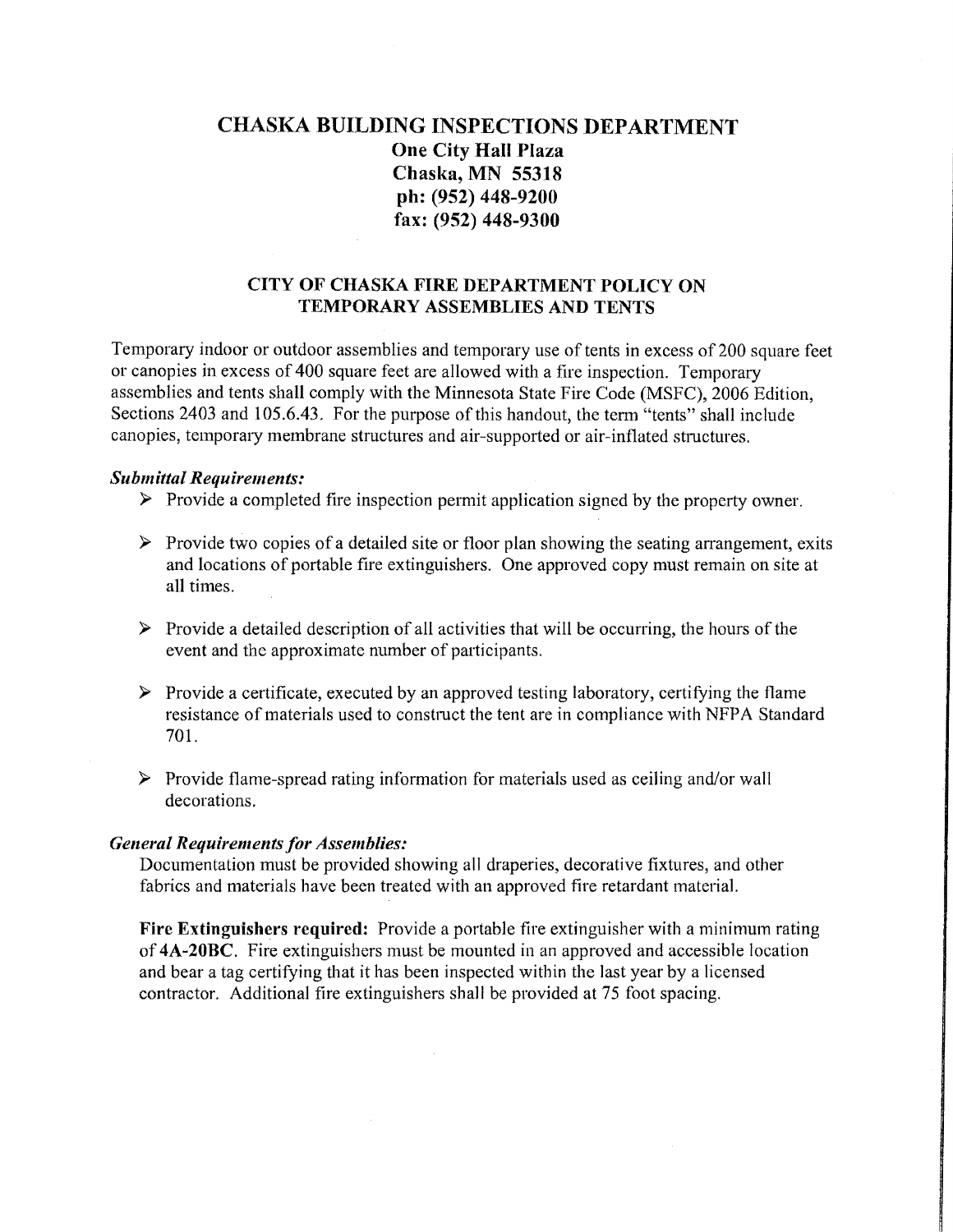## *General Requirements for Tents and Canopies:*

Tents and canopies must have a permanently attached label stating the material is fire retardant.

Tents shall be at least **20 feet from lot lines, structures, parked vehicles or internal combustion engines** as noted in MSFC 2403.8.2.

**Fireworks** are not permitted within **100 feet** of tents.

Venting shall be to the exterior with approved spark arrestors. Vents shall not be placed within 12 inches of the tent.

**Cooking and heating equipment** shall be at least **10 feet from exits and combustible materials.** 

**Cooking tents:** Tents where cooking is performed shall be separated from other tents, canopies or membrane structures by a minimum of **20 feet.** 

**Outdoor cooking** that produces **sparks or grease-laden vapors** shall be at least **20 feet**  away from a tent, canopy or membrane structure.

**L.P. gas** must be secured outside of a tent with the following separations:

Containers: < 500 gallons - **10 feet**   $>$  500 gallons  $-$  25 feet

**Flammable liquids** shall not be stored within **50 feet** from the tent.

**Generators** shall be at least **20 feet** from tents.

**Vegetation and waste materials** shall be at least **30 feet** from tent.

Provide flame-spread rating information for materials used as wall and/or ceiling decorations.

Post **"No Smoking"** signs every **50 feet.** 

Combustible materials such as hay, straw, wood shavings, sawdust and similar material shall not be located in a tent containing an assembly occupancy.

No open flames allowed in tents except cooking tents that meet the requirements of 2404.15.

## *Inspections Required:*

Pre-event inspection will be required by the Building Inspections Department.